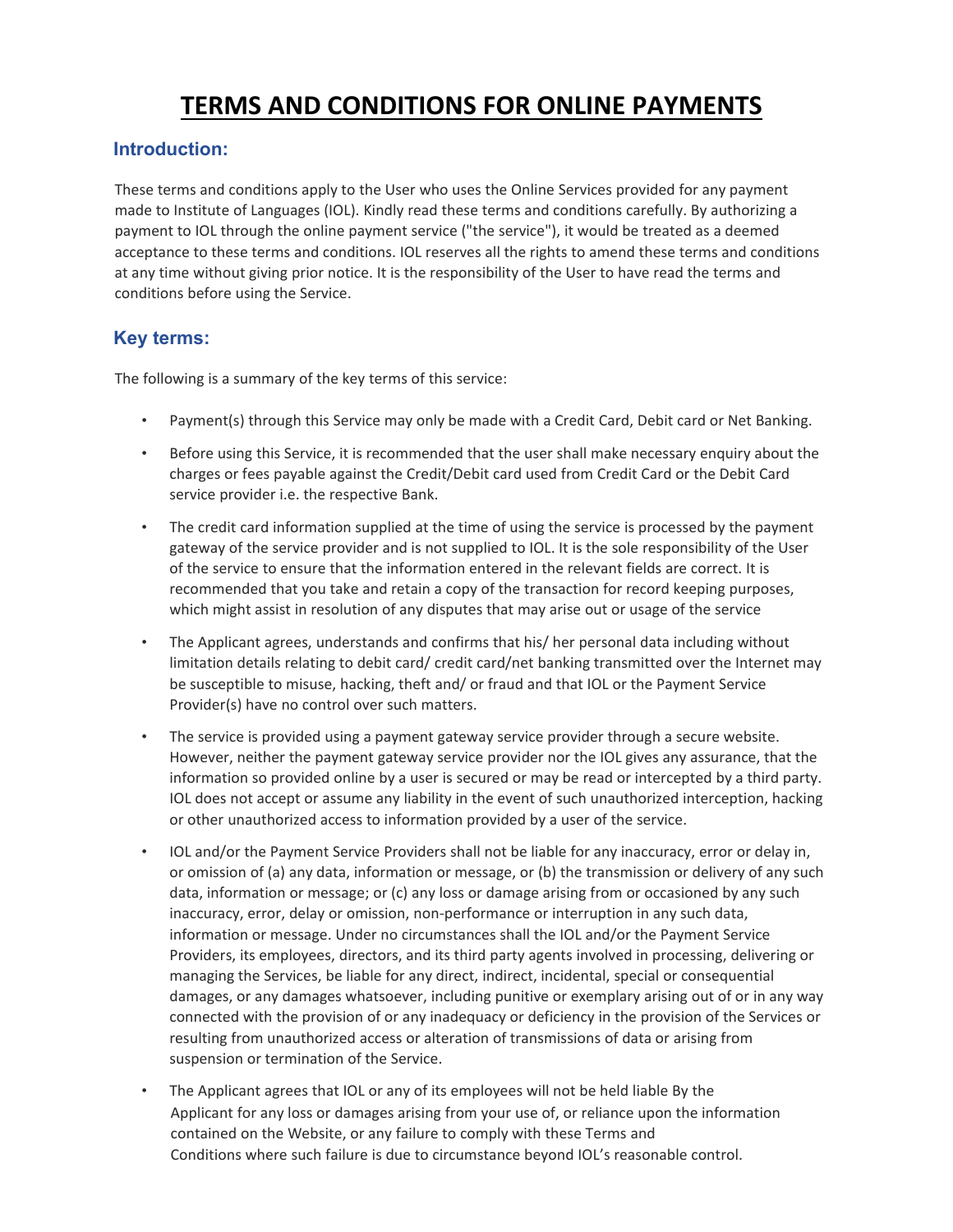# **Debit/Credit Card, Bank Account Details:**

- The Applicant agrees that the debit/credit card details provided by him/ her for use of the aforesaid Service(s) must be correct and accurate and that the Applicant shall not use a Debit/ credit card, that is not lawfully owned by him/ her or the use of which is not authorized by the lawful owner thereof. The Applicant further agrees and undertakes to Provide correct and valid debit/credit card details.
- The Applicant may pay his/ her application/initial fees to IOL by using a debit/credit card or through online banking account. The Applicant warrants, agrees and confirms that when he/ she initiates a payment transaction and/or issues an online payment instruction and provides his/ her card / bank details:
	- $\circ$  The Applicant is fully and lawfully entitled to use such credit / debit card, bank account for such transactions;
	- $\circ$  The Applicant is responsible to ensure that the card/ bank account details provided by him/ her are accurate;
	- o The Applicant authorizes debit of the nominated card/ bank account for the Payment of fees selected by such Applicant along with the applicable Fees. o The Applicant is responsible to ensure that sufficient credit is available on the nominated card/ bank account at the time of making the payment to permit the Payment of the dues payable or fees dues selected by the Applicant inclusive of the applicable Fee.

#### **No warranty:**

No warranty, representation or guarantee, express or implied, is given by the IOL in respect of the operation of the service.

## **Disclaimer and Limitation of liability:**

IOL does not accept liability for any damage, loss, cost (including legal costs), expenses, indirect losses or consequential damage of any kind which may be suffered or incurred by the User from the use of this service.

#### **Governing law:**

These terms and conditions are governed by the laws of India and the competent courts at Thane Civil shall have exclusive jurisdiction.

## **Dispute Resolution:**

Any dispute arising in relation to the terms and conditions will be submitted to a sole arbitrator appointed by IOL under the provisions of the Arbitration and Conciliation Act, 1996 and rules framed there under. The venue of Arbitration shall be at Thane.

## **Refund/Cancellation Policy:**

**Fees once paid will not be refunded under any circumstances.**